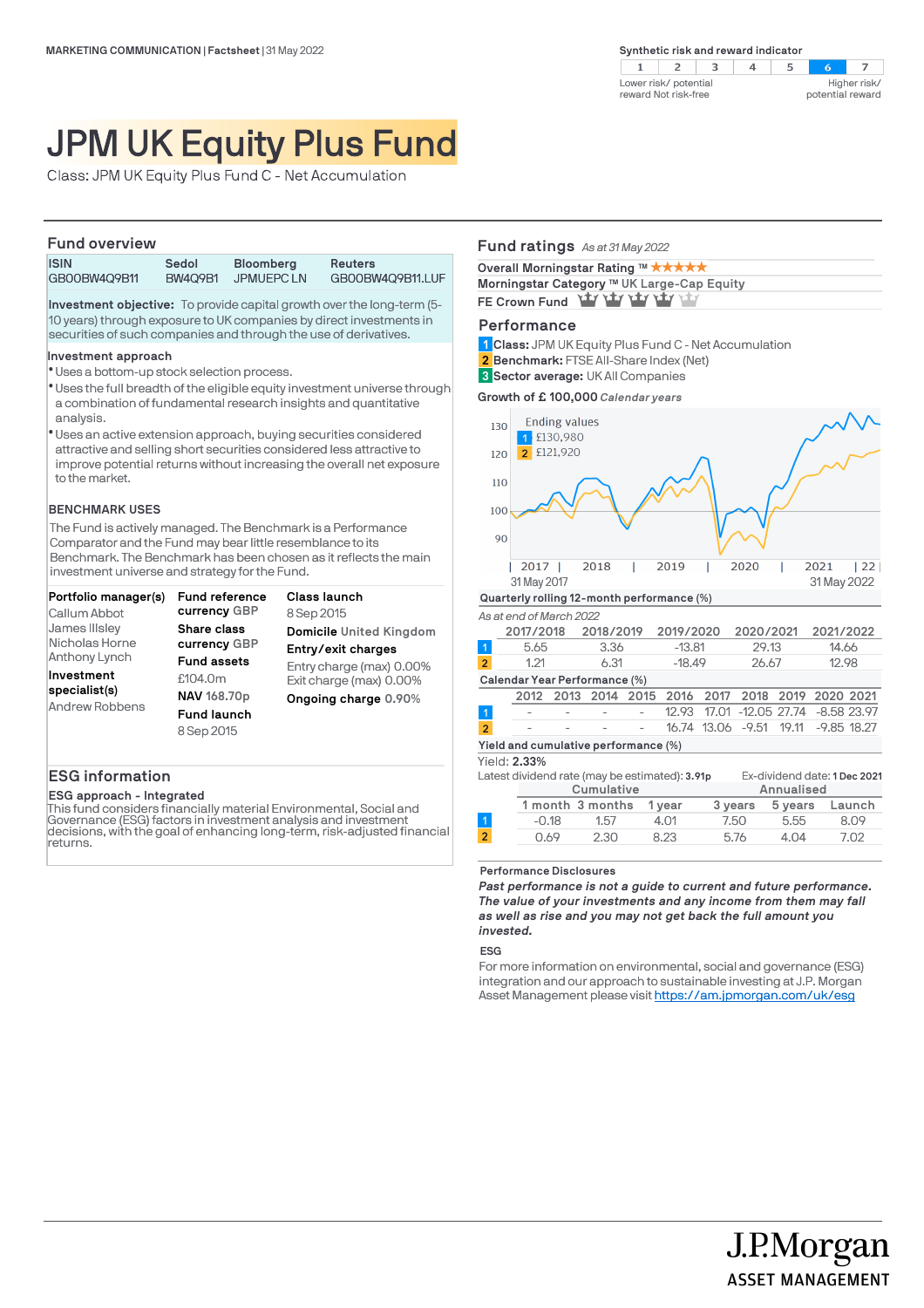## **Portfolio analysis**

| <b>Measurement</b>        | 3 years | 5 years |
|---------------------------|---------|---------|
| Correlation               | 0.95    | 0.94    |
| Alpha (%)                 | 1.64    | 1.44    |
| Beta                      | 1.03    | 1.03    |
| Annualised volatility (%) | 16.62   | 14.77   |
| Sharpe ratio              | 0.45    | 0.46    |
| Tracking error (%)        | 5.22    | 4.91    |
| Information ratio         | 0.42    | 0.30    |

| Overall market exposure, as a % of AUM |          |
|----------------------------------------|----------|
| Long                                   |          |
| Short                                  | $-269$   |
| Net                                    | 71 N 1 L |

**Value at Risk (VaR) Fund Benchmark**

### **Holdings**

| Top 10                          | Sector                    | % of assets |
|---------------------------------|---------------------------|-------------|
| Shell                           | Energy                    | 8.9         |
| AstraZeneca                     | <b>Health Care</b>        | 8.0         |
| <b>BP</b>                       | Energy                    | 4.8         |
| <b>GSK</b>                      | <b>Health Care</b>        | 4.4         |
| Glencore                        | <b>Materials</b>          | 4.3         |
| <b>British American Tobacco</b> | <b>Consumer Staples</b>   | 4.2         |
| Diageo                          | <b>Consumer Staples</b>   | 4.0         |
| Anglo American                  | <b>Materials</b>          | 3.5         |
| <b>HSBC</b>                     | Financials                | 3.3         |
| <b>RELX</b>                     | Communication<br>Services | 2.9         |

| VaR                           | 15.73% |                        | 15.54%         |  |
|-------------------------------|--------|------------------------|----------------|--|
| Sectors (%)                   | Long   | <b>Short Net Gross</b> |                |  |
| Financials                    | 22.8   | $-4.218.6$             | 21.7           |  |
| <b>Consumer Staples</b>       | 18.1   | $-1.416.7$             | 15.7           |  |
| Industrials                   | 17.0   | $-4.112.9$             | 9.3            |  |
| Energy                        | 14.6   | 0.014.6                | 11.3           |  |
| <b>Materials</b>              | 14.3   | $-0.913.4$             | 10.1           |  |
| <b>Health Care</b>            | 13.1   | $-1.8$ 11.3            | 11.4           |  |
| Consumer Discretionary        | 11.7   | $-6.25.5$              | 7.7            |  |
| <b>Communication Services</b> | 5.6    | $-0.6$ 5.0             | 5.2            |  |
| Utilities                     | 3.5    | $-0.5$ 3.0             | 3.6            |  |
| Others                        | 6.2    | $-6.7 - 0.5$           | $\overline{4}$ |  |
| Cash                          | 0.0    | $-0.5 - 0.5$           | 0.0            |  |
|                               |        |                        |                |  |